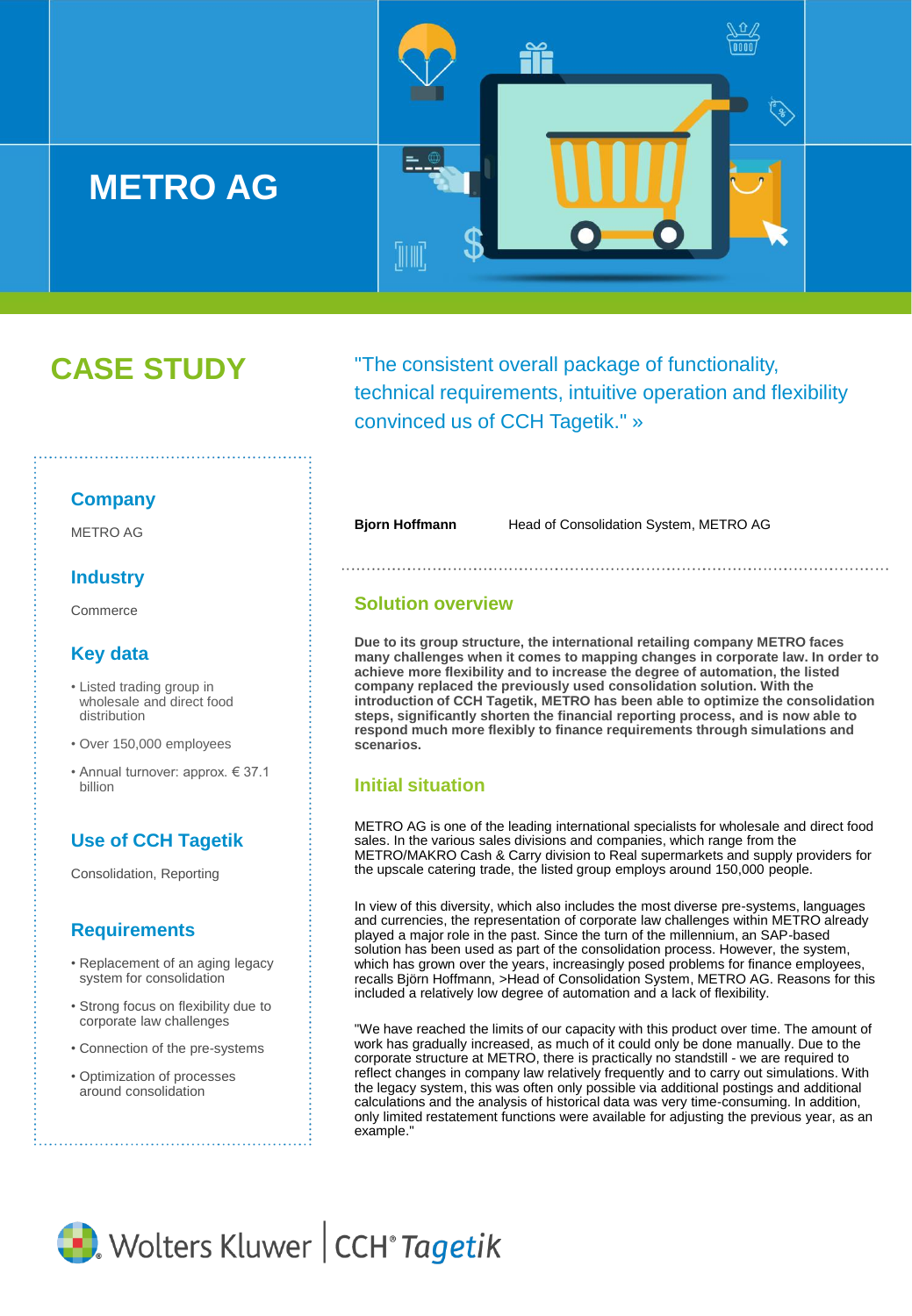#### **Results and benefits**

- Introduction of CCH Tagetik as a new focal point of consolidation
- Elimination of time-consuming manual interventions and additional calculations
- Significantly higher speed in the individual consolidation steps
- Extended options for scenarios and simulations

#### **Wanted: A new "core" for consolidation**

**The finance managers of METRO AG therefore started looking for a new, more flexible solution for consolidation.** It was explicitly not about changing the entire reporting process within the group. Rather, the component of consolidation - the "core", so to speak - had to be removed as quietly as possible and replaced by a new system with greater functionality.

In addition to mapping changes in the company structure, simulations and restatements, aspects such as inter-company reconciliation were of particular importance. **More transparency was required** here as well as in the area of data flows and commenting options. In order to guarantee the quality of the data supplied by the companies on site, the subject of validation was also put to the test.

The requirements were specified in the form of a specification sheet with important points and around 400 additional questions. At the beginning, there were five possible consolidation systems to choose from, with the first step focusing primarily on the potential degree of fulfillment compared to the legacy system. CCH Tagetik, initially only brought into play by METRO AG's auditing company as a supplement to the solutions of major ERP manufacturers, also emerged as an interesting alternative in the course of the following live demos. CCH Tagetik also scored well with the feedback from business users.

"The **harmonious overall package of functionality, technical requirements, intuitive operation and flexibility** sold us on CCH Tagetik," explains Hoffmann. "Of course, in a strongly SAP-dominated company, it is not always easy at first and not free of resistance to convince all instances of the introduction of a third-party solution. However, in the end the extremely positive vote from the specialist department was the decisive factor for CCH Tagetik.

#### **Optimization of processes**

Together with the specialist implementation partner, Alper & Schetter Consulting GmbH, METRO started the implementation of the new consolidation solution. A particular challenge was the migration of existing data, especially in view of the heterogeneity of the pre-systems in the group.

In order to make optimum use of as many of CCH Tagetik's automation options as possible, Metro and Alper & Schetter put the individual process steps for data acquisition and consolidation to the test. In order to make the system really fit for the future, it should not simply be attempted to map the old system 1:1. Instead, many relevant processes were rolled out and optimized around CCH Tagetik's rules and regulations, for example in the areas of IFRS presentation, automatic deconsolidation and segment reporting.

**Today, CCH Tagetik is primarily used in the METRO Group for the consolidation of actual figures as well as planned figures including forecasting and budgeting.**  Reporting also takes the form of standard reports on the solution. Above all, employees in the Controlling and Consolidation departments work with the system every day when recording and evaluating business data; up to 250 users can access it in parallel for reporting purposes.